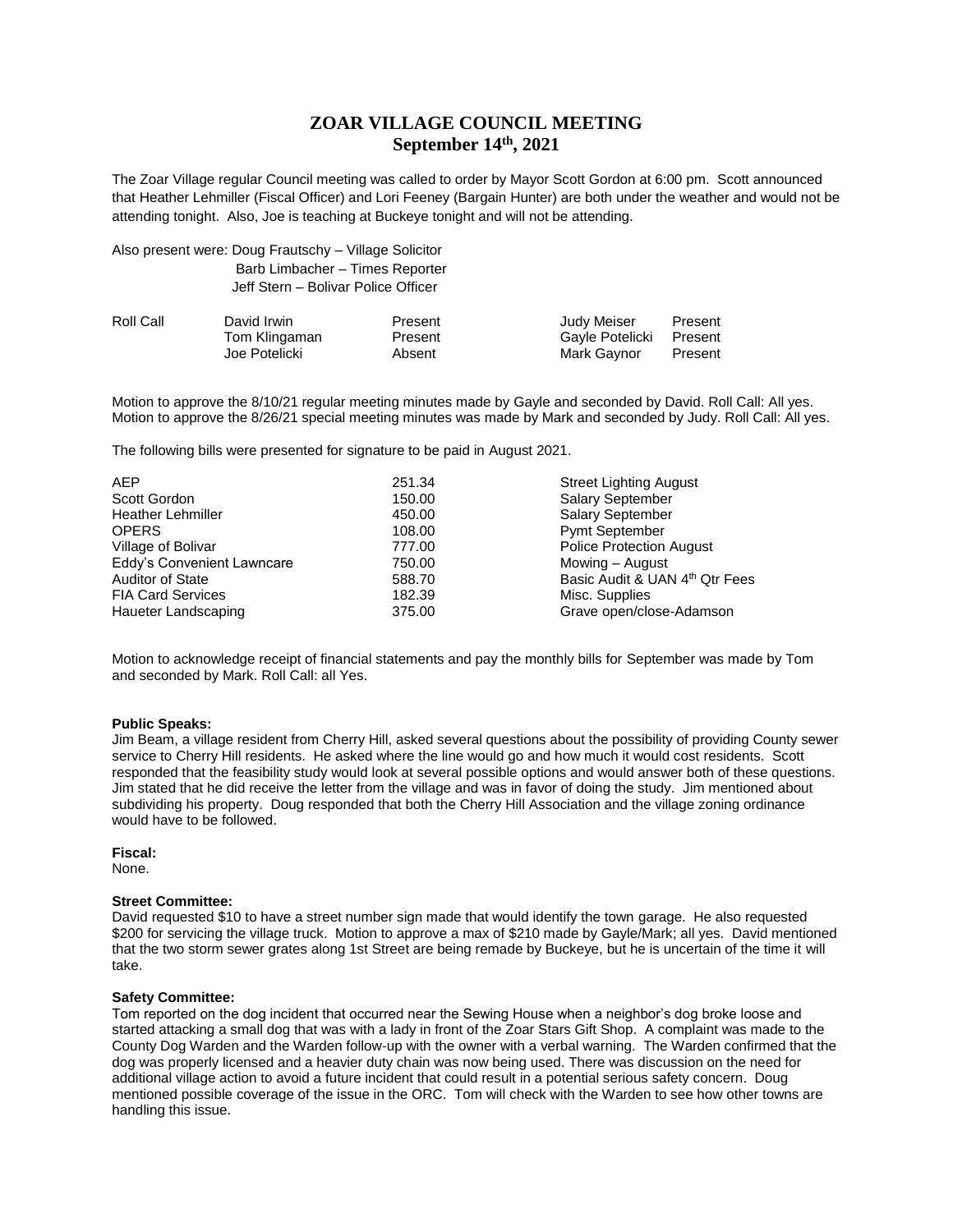#### **Planning Commission and Historic Preservation Commission:**

Scott reported that the PC and HPC held a joint meeting on September 13th. Everyone should be aware that there are currently three historic homes in the village that may be auctioned. Scott noted that he sent a letter to three area auction houses requesting that they advise any potential buyers that the village has both a Zoning Ordinance and a Historic Preservation Ordinance that must be followed to preserve the historic heritage of the village.

## **Cemetery Board:**

None.

## **Solicitor Report:**

Doug reported that the Army Corps has made all the corrections to the plats and submitted them to the County Map Office. He advised the Corps that the approved plats and petition need to be approved before Council can pass the final ordinance to vacate West Street.

#### **Additions & Corrections:**

None.

### **Mayor's Notes:**

Army Corps Update: The Corps held a virtual project update meeting on September 2<sup>nd</sup>. A contractor plans to ring construction equipment in next week to the area near the levee behind the 1<sup>st</sup> Street parking lot. They will start on the interceptor trench demolition test work after the Civil War event. This will include vibration monitoring. Construction on the levee will start once the test results are approved. A second draft of the archaeological report was issued with a 30-day comment period. The report was very similar to the original draft management summary and there is nothing that Scott can see that the village needs to comment on. The pre-construction survey of homes and other structures in the area of potential impacts was completed by DRG Enterprise Consultants. The Corps has just completed the corrections required by the County Map Office for the Survey Plats to vacate West Street.

Village Tree Work: There was discussion on whether some of the trees were on village or OHC property. Scott will check with ZCA and coordinate any work together. Scott will also ask the Shade Tree Commission to review the tree status and make any additional recommendations. There are a number of trees in the village that need attention. Scott received an estimate from Anywhere Tree Service but will get another and will review with the Shade tree Commission. Some of the older crab apple trees have lost a lot of leaves already. Gooding's Nursery said the cause is apple scab (a fungus) that had favorable conditions this year. The trees will not die, but will look bad with no leaves. Anywhere Tree Service estimated cost is as follows: a) Clean up wind damage from a large Hemlock in the back of the cemetery and remove a low hanging limb over Bimeler's gravestone: \$650: b)  $2^{nd}$  Street – trim up the low hanging limbs on the Catalpa Trees in the village right-of-way near Gail Garbrandt's house: \$400: c) Remove several limbs from a tree along  $3<sup>rd</sup>$  Street across from the Zoar Garden that are hanging over the Magazine building roof: \$250: d) Remove the dead branches from the crab apple trees by the School House and completely remove the one tree near 5<sup>th</sup> Street that is dead: \$500: e) Remove the large dead Hemlock in back of the Sewing House: \$2,000.

American Rescue Plan Act (ARPA): The village received notice that the ARPA grant award was approved for \$9,322.85. A letter was sent to Cherry Hill residents to determine their interest in doing a feasibility study for possibly providing sewer service to the area.

ODOT Repairs on Main Street: Repair work will be done soon. Scott advised them not to do the work during the Civil War event.

## Recreational Marijuana:

Scott advised Council about the movement in Ohio to legalize the recreational use of marijuana. This could possibly be on the ballot in 2022. An excellent presentation was made at the recent Mayor's Meeting by Kerry Metzger and Jodi Salvo from the Tuscarawas County Drug Coalition. Scott will ask the Township Trustees to possibly schedule a joint future presentation that could be attended by all the officials in the Township including Bolivar and Zoar.